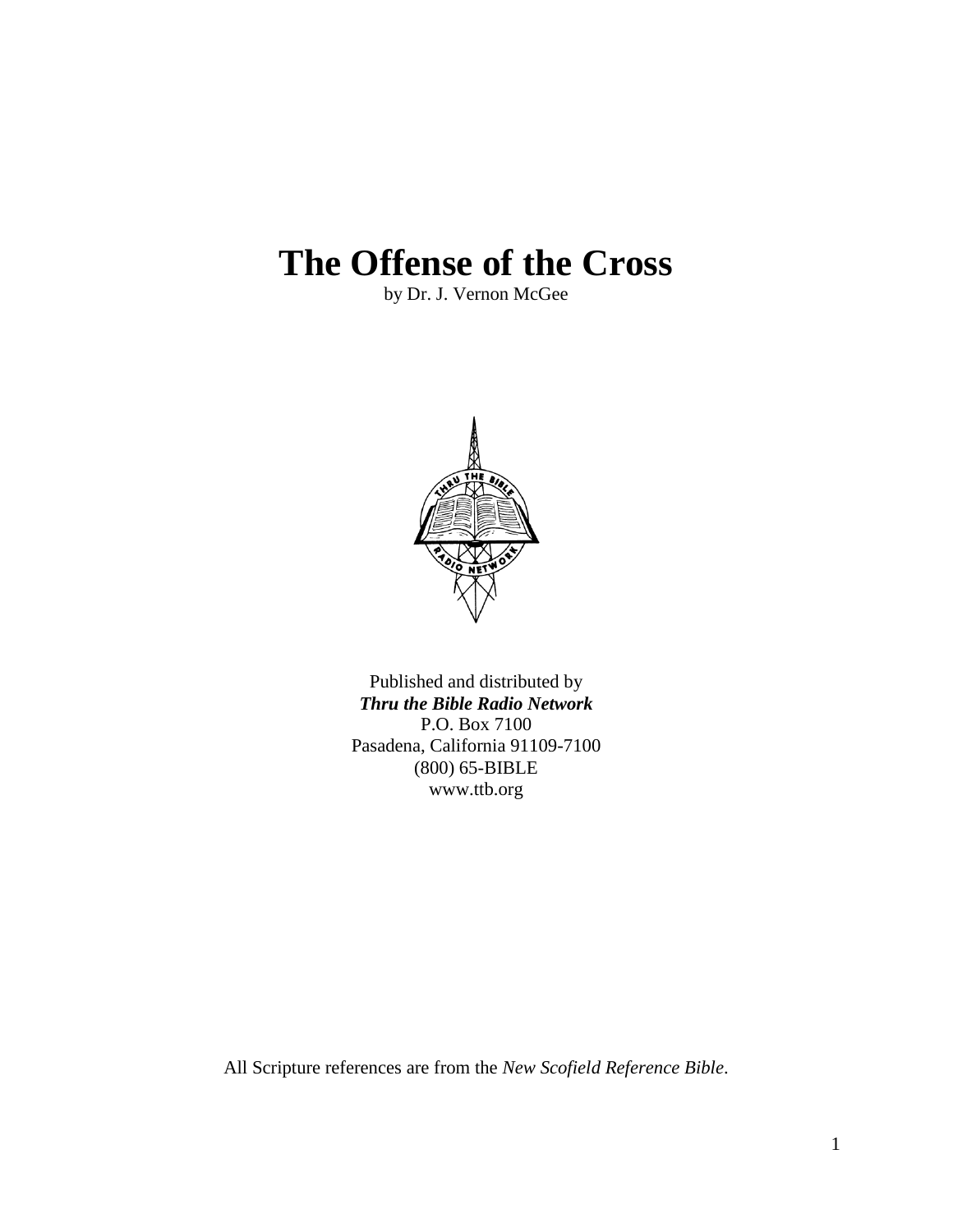## *And I, brethren, if I yet preach circumcision, why do I yet suffer persecution? Then is the offense of the cross ceased.* (Galatians 5:11)

The symbol of Christianity is the cross; it is the badge of the church. The "fraternity pin" for believers in Christ is the cross. It is the identification tag of faith. It is the emblem for Christ today; it is the passport for tomorrow. It is identified with the cause of Christ as is nothing else in this present day.

The cross has actually become popular in this modern world, too. Charity organizations and honor fraternities have adopted it to enhance the value of their groups, as evidenced in the names of Red Cross, Blue Cross, White Cross, Victorian Cross, Croix de Guerre, and Maltese Cross.

Even the church today uses the cross as if there were no odium attached to it. Many church buildings are built in the shape of a cross. A congregation of almost any persuasion sings lustily and blandly:

In the cross of Christ I glory. Tow'ring o'er the wrecks of time; All the light of sacred story Gathers "round its head sublime. – "In the Cross of Christ I Glory," words by John Bowring

The content of the gospel is no longer contained in the symbol of the cross. Much use has cheapened it; it has been abused and made commonplace. The meaning of the cross has been watered down to the extent that it is meaningless. Churches that deny the efficacy of the blood are generally the ones that have the largest crosses. The cross appears in the queerest places. It is often displayed in lodge rooms, undertakers" parlors, and knife-and-fork clubs.

After a ministers" retreat near Santa Monica, California, three of us drove over to Wilshire Boulevard for a sandwich. As we entered one of the familiar drive-in places in that area, a carhop approached us. She was wearing about her neck the largest cross that I have ever seen. The cross was jet black against her white uniform, which enhanced its size. This cross, which she wore as an ornament, was a very obvious introduction. When she approached, I asked her why she was wearing such a large cross. Her reply was, "Don't you think it's pretty?"

I countered, "Don"t you know what that cross means?"

She said, "No, I do not."

Then I asked her, "Did you know that 1900 years ago Jesus Christ died on a cross for you and for me?"

"Huh?" she asked. Then I gave her the story of salvation as it relates to the cross. Her only answer was, "Well, I saw it downtown and liked it, so I bought it for an ornament." She said that it meant nothing more to her.

I gave the girl a gospel tract when we left and urged her to read it before wearing that cross again. This little incident reveals that the average person has no clear conception of the meaning of the cross. It has become an ornament and is no longer an offense.

There is a startling bit of information that we would like to pass on to those who make so much of the symbol of the cross. Actually, the Lord Jesus was not crucified on the cross as we have it designed today. Two pieces of wood laid crosswise is not the Scriptural picture of the cross. One piece of wood as an upright and another acting as a crossbar on which the arms of Jesus were stretched is the artist"s conception. In fact, there are three conceptions of the shape of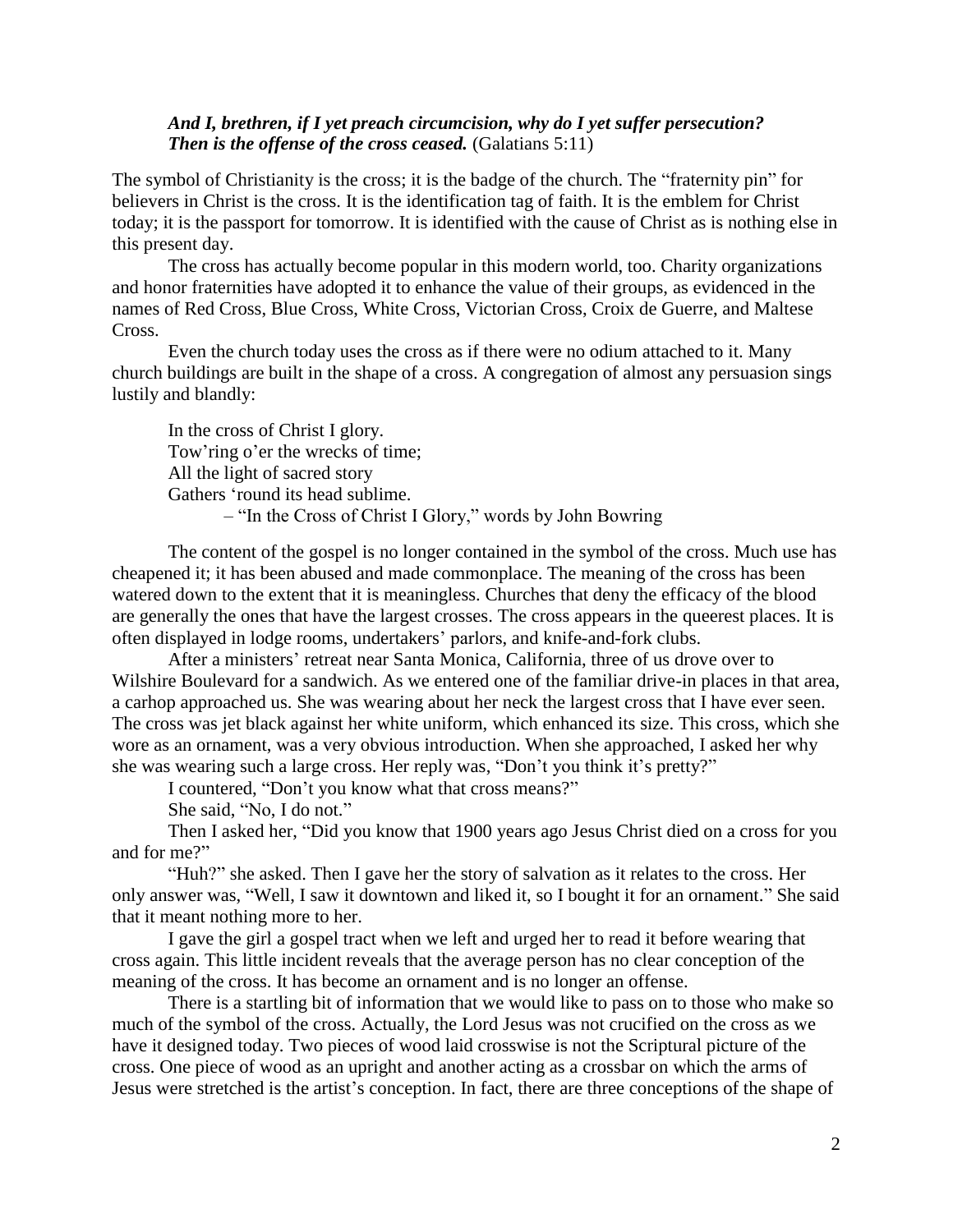the cross. One is termed generally as St. Andrew"s Cross in the shape of an X. Another is in the shape of the letter T. The third, with which we are familiar, is like a dagger. The Greek word that is translated "cross" is *stauros*, which only means "stake." It was an upright pale or pole. Peter and the other apostles called the cross a "tree [*xulon*]" (Acts 5:30; 1 Peter 2:24). Neither of these words can be fashioned into a cross. Let us put it another way: We get our word "cross from the Latin *crux*, and "cross" is the translation for the Greek word *stauros*. Now a *crux* and a *staurus* are no more the same thing than are a stick and a crutch the same thing. The early church never used the symbol of the cross as we understand it today; they only referred to it in a veiled and hesitating manner.

There is another startling fact that needs to be stated: There is no merit in the cross as a piece of wood. Any piece of wood that was similar would be of equal value. He cross can actually be a stumbling block if it is an object of superstition.

During the Middle Ages, the cross became a fetish, and relics of this kind of paganism are in evidence on every hand. During the reign of Henry VIII of England it was estimated that there were fourteen carloads of splinters removed from the cathedrals of London, all purported to have come from the original cross. There was enough wood to build a five-bedroom house! This shows the absurdity to which the human mind goes when it takes the eye of faith away from Christ.

Even today, the cross is treated by Protestants as a sort of good luck charm. It's like the rabbit's foot that is supposed to have peculiar merit because it's the left hind foot of a rabbit caught in a graveyard after midnight during the dark of the moon. Surely that foot did not mean good luck to the rabbit that lost it.

There is value in the cross, but it is in the One who died there. The redemption that He wrought there has value; the power is in the blood that He shed. Paul used the cross to gather up the work of Christ in redemption. Christ"s person and infinite sacrifice alone give a full-orbed view of the cross. Listen to Paul:

## *For the preaching of the cross is to them that perish foolishness; but unto us who are saved it is the power of God.* (1 Corinthians 1:18)

Since the Corinthian epistle deals with the death and resurrection of Christ, I am of the opinion that Paul included all that is comprehended in the gospel by the word "cross." See 1 Corinthians 15:1-4:

*Moreover, brethren, I declare unto you the gospel which I preached unto you, which also ye have received, and in which ye stand; by which also ye are saved, if ye keep in memory what I preached unto you, unless ye have believed in vain. For I delivered unto you first of all that which I also received, that Christ died fur our sins according to the scriptures; and that he was buried, and that he rose again the third day according to the scriptures.* 

Again in Galatians 6:14 we read:

*But God forbid that I should glory, except in the cross of our Lord Jesus Christ, by whom the world is crucified unto me, and I unto the world.* 

Here Paul apparently refers to the redemptive work of Christ. This is what the Christian means today when he sings "At the Cross."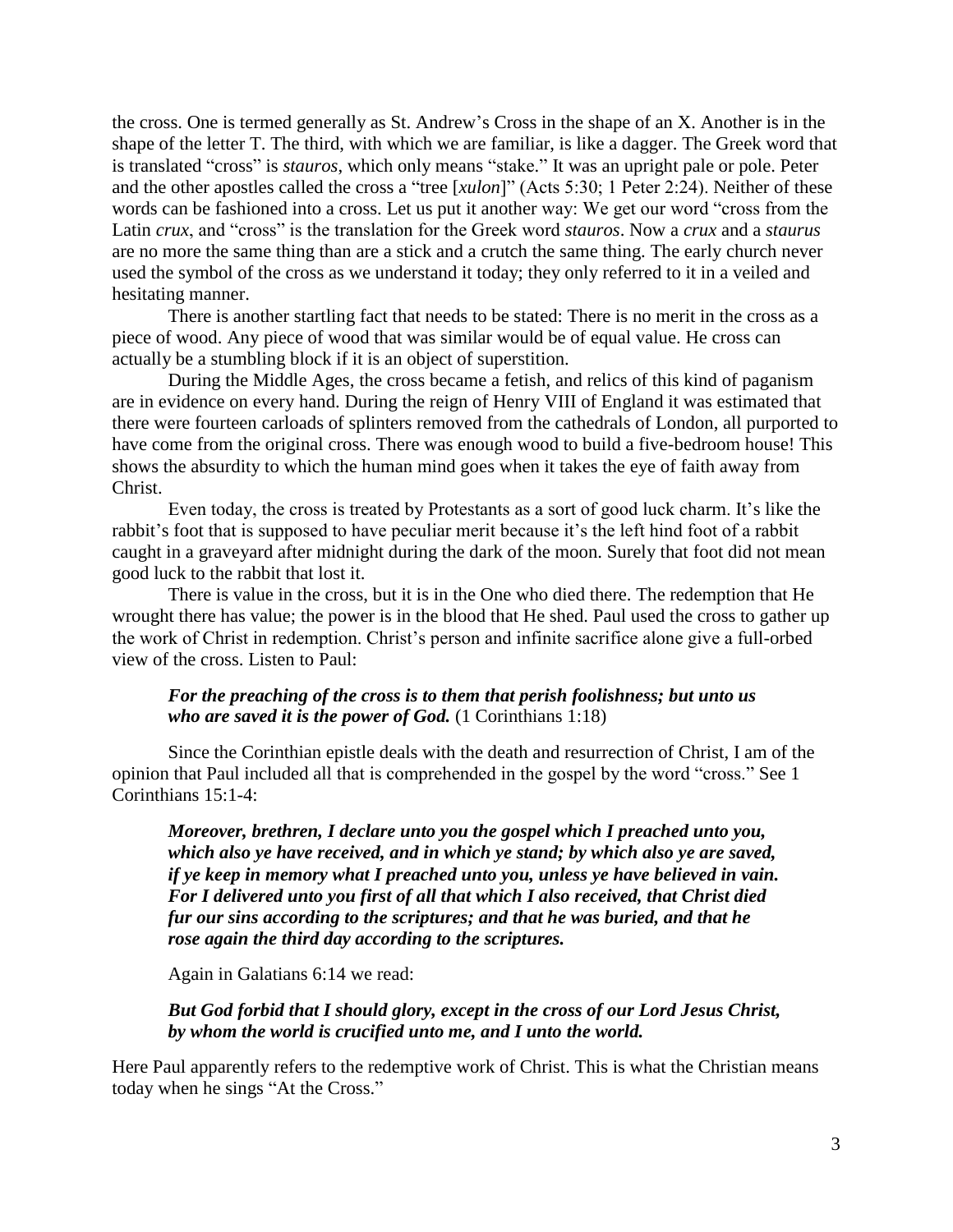In what way is the cross of Christ an offense today? Is the redemptive work of Christ an offense, and in what way is this true? There are three ways in which the cross of Christ is an offense to modern man, but Paul had reference to only one of them.

#### **1: The Cross is an Aesthetic Offense**

This means that the cross offends the good breeding, good taste, and finer feelings. It is offensive to culture and refinement. The mention of blood makes some people actually sick. To talk about the death of Christ and the blood that He shed is crude to a certain type of mind. Now, may I say this – His death was a horrible spectacle. "There is no beauty that we should desire Him," the prophet said. "He is despised and rejected of men … and we hid as it were our faces from him" (Isaiah 53:2, 3). I say this carefully – it is not always a mark of orthodoxy to picture the cross in all its lurid details and to tell minutely what took place on it. I say kindly, but I say it nevertheless, it may be just a lack of good breeding in not knowing what is proper. And actually it is ignorance of the entire subject.

There is a reverent reticence in all that God records concerning the crucifixion of Christ. Not one Gospel writer gives us the detailed account of the crucifixion of Christ – not one of them. Have you ever noticed that? Every one of them draws a veil over that cross, and they do not tell us about the details of how He was riven on the cross, how He suffered on it, or how He died on it. They merely pick out a few fragmentary facts to give to you and to me, and they do not go into detail at all. It is as if the Holy Spirit drew a veil over that cross and said, "This is too horrible! This is too awful! You cannot look upon it!" There is nothing at the cross to satisfy the curious. There is nothing for you and for me to gaze upon at all. If you read the Gospels through, you will find nothing in detail is given to us there. Therefore, there is such a thing as an aesthetic offense of the cross to some.

Dr. Thornvill, probably the greatest theologian that the South has ever produced, used to say this to his boys at seminary, "Young gentlemen, preach the cross, but do not magnify the offense of the cross. It is bad enough as it is." And, today, you and I need to remember that.

I want to say this very carefully, but I want to say it nevertheless: The cross was an awful thing. It was not the pretty white cross that we see on the tops of our churches and in our decorations today. The important thing is not the shape of the cross but the One who died there. He was marred more than any man, and when after the darkness, the light finally broke upon the cross, He was nothing but a mass of quivering human flesh. I don"t think He even looked human.

By the way that some people picture the cross today, it is little wonder that the liberals turn away in repugnance from it. And the natural man, repelled by it, talks of it as a "religion of the shambles." But let us understand one thing: You and I should not be offended by the cross of Christ.

Many years ago in the city of Washington, in one of the leading churches there, the pastor who had served for many years resigned, and a young man was called. After the young man had preached on his first Sunday, there came down front one of those rich dowagers. (Dr. Ironside called them "female dreadnaughts.") She came down to this young preacher and said to him, "Now, I hope you aren"t going to say too much about the blood. Our other preacher talked about it all the time, and I hope you aren"t going to make too much of the blood."

He looked at her and said, "Why, madam, I'm not going to make too much of the blood." She said, "Oh, I'm so delighted to hear that you are not."

And then he said very seriously, "You *can't* make too much of the blood."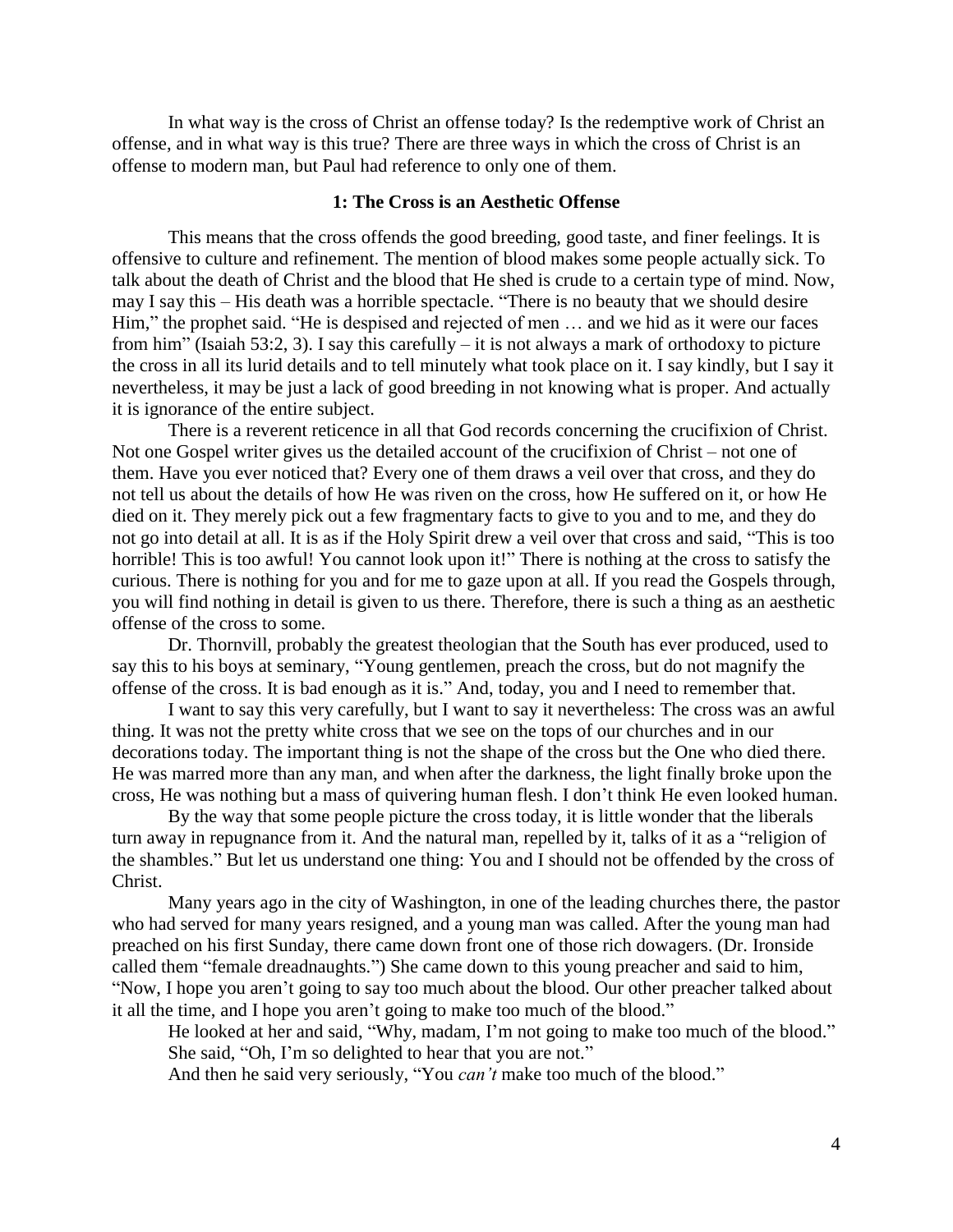Dr. G. Campbell Morgan said that when he first came to this country, a lady came up to him and said, "Dr. Morgan, the cross is offensive to me. I don't like to hear a preacher talk about it because it is ugly and it is unsightly, and I don"t like to hear that sort of thing."

Dr. Morgan, in his characteristic manner said, "Madam, I thoroughly agree with you. It is an offense. It is an ugly thing. But the only ugliness in that cross is your sins and my sins."

Yes, it is an aesthetic offense yonder at the cross; but God, at the very beginning, set a line of demarcation leading to it. When the sons of Adam and Eve brought their sacrifices, Cain paid God the fruit of the ground – something aesthetic. While on the other hand, Abel brought a bloody little lamb. It was not a pretty sight, but it told out once for all that "the soul that sinneth, it shall die" (Ezekiel 18:4), and that there was coming "the Lamb of God, who taketh away the sin of the world" (John 1:29). Christ didn"t die on a pretty white cross. He died on an ugly tree.

Cicero, who lived in Roman times, wrote: "The cross, it speaks of that which is so shameful, so horrible that it should not be mentioned in polite society." Think of that! The very thing that they didn"t speak about in Roman society became the very subject of the gospel of Jesus Christ and was preached throughout the Roman world. The cross was as infamous as the gallows is today; Christ died in what then corresponded to our electric chair. That awful thing became the very center of the preaching of the early church. For from His cross there came forth healing and righteousness, and there came forth salvation for you and for me.

That ugly cross tells the greatest story; it sings the sweetest music; it brings the best news and the most glorious truth; and it whispers the infinite love of God to your heart and to my heart. Look into the heavens tonight and will see something of the glory of God. Look at the mighty mountains that are round about us and you can see something of His greatness. Look into a little fragile flower, and it will tell you something about God. But listen, if you are going to know about the love of God, you will have to look upon the cross of Christ. Oh, I say to you, Paul didn"t mean that the cross was an aesthetic offense.

#### **2: The Cross is an Intellectual Offense**

There is another way in which the cross can be an offense. It can be an intellectual offense. Let me repeat this verse: "For the preaching of the cross is to them that perish foolishness; but unto us who are saved it is the power of God."

It was Samuel Butler who said, "Jesus Christ"s carriage blocks the way." The cross impedes the intellectual progress of mankind. From the days of Christ to the present, men have been saying practically the same thing.

I could identify, but I will not honor them by doing so, a dozen liberals who say, "The preaching of the cross, with all of its blood and its sacrifice, is for people who are not intellectual." One man has gone so far as to say that one cannot be in his right mind and believe that another could die for him on the cross.

Beloved, the cross stands as the wisdom of God. The pyramid stands out as a monument to the engineering ability of man. Homer"s *Iliad* and Shakespeare"s plays are a tribute to the literary genius of the race. The Parthenon, built yonder on the Acropolis by Phidias, is a symbol of the architectural perfection that man can accomplish. The sayings of Socrates and Plato"s essays are an evidence of the intellectual achievement of mankind. Leonardo Da Vinci and Michelangelo, in what they could put in color and could take out of stone, are abiding facts of the genius of the race. Beethoven and Bach have given us monuments of melody for today. This modern scientific age in which we live is a tribute to the ingenuity of mankind; someone has said that science is the triumph of man"s sagacity over the strategy of nature. Man has accumulated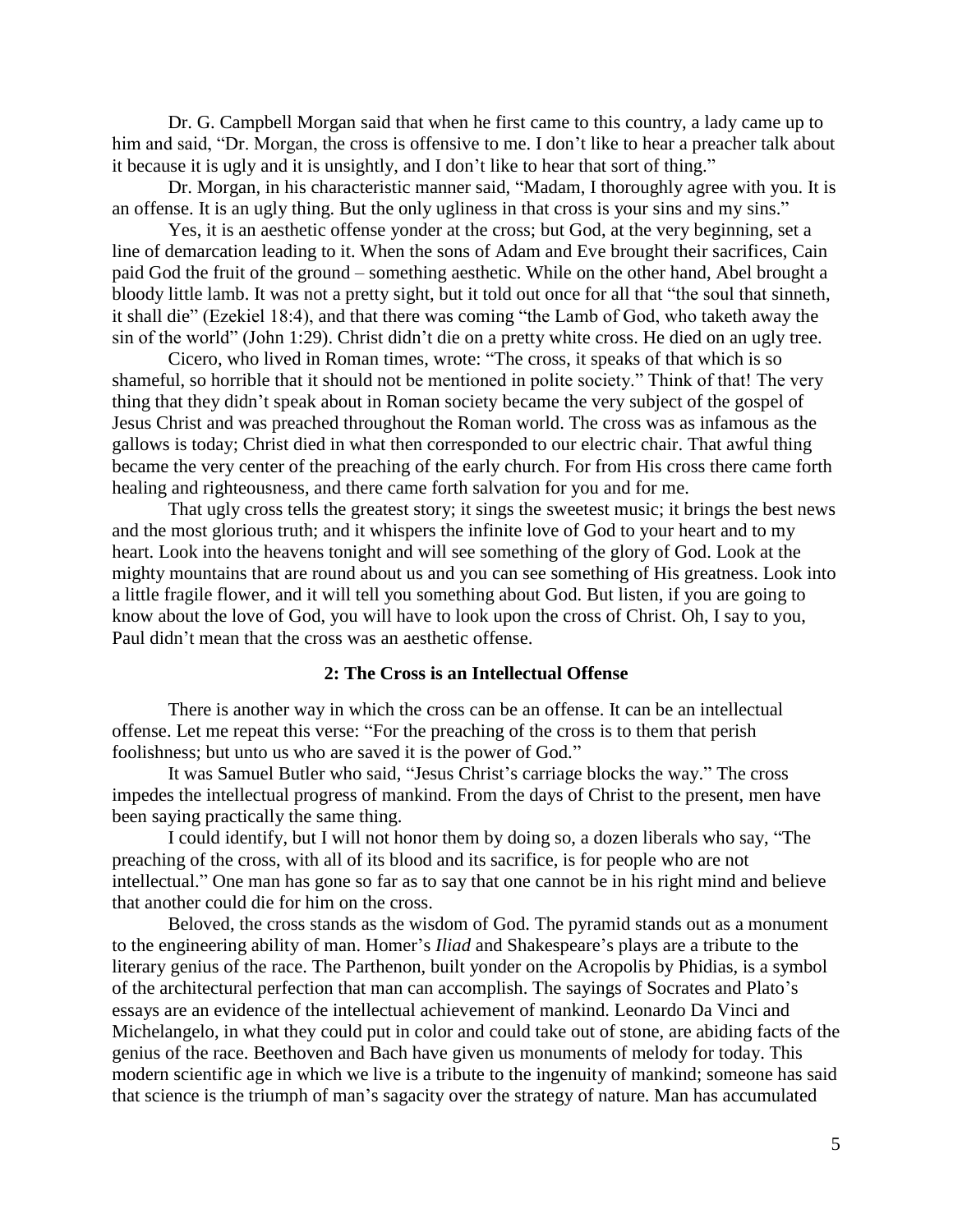wisdom, and he has deposited it and has stored it. But all the knowledge, all the science, and all the philosophy can never lead a lost soul to Jesus. Think of that! With all that man has accumulated and with all that he can do, he has no way to save a poor lost soul.

The cross, that ugly tree yonder on Golgotha"s Hill, is a monument to the wisdom of God. When "the world by wisdom knew not God, it pleased God by the foolishness of preaching to save" those who are lost (1 Corinthians 1:21).

Have you ever noticed where they crucified Christ? Scripture says that they crucified Him on Golgotha, the place of the skull. That has always been very symbolic to me. Right up on top of man"s intellect, right where man can go no farther, God reared a cross. That cross is not contrary to the wisdom of man, but it is above the wisdom of man, and the race is bankrupt. You can talk about the offense of the cross all you want, but when you see what is happening in this poor, war-weary, sin-stained, and blood-soaked world, I tell you, man is bankrupt. But the cross reveals the riches of God and the grace of God to a poor lost world.

May I tell this little story? Dr. Bill Anderson, who was for many years the pastor of the First Presbyterian Church of Dallas, Texas, finished preaching one Sunday morning. He had been speaking on 1 Corinthians 1:18. After the message, there came down to him a young man who had a Phi Beta Kappa key. (You know, a man who has a Phi Beta Kappa key usually lets you see it. Someone has said that the greatest salesman in the world is the man who sold a double-breasted suit to a man with a Phi Beta Kappa key.) This young man from Harvard came down and said to Dr. Anderson, "I was reared in this church as a boy and have always loved you, honored you, and respected you, but I give you my word, as I sat there listening to you today, everything you said was foolish."

Dr. Anderson said, "Now, this is interesting. About 1900 years ago Paul wrote that this was what you would say."

The young man asked, "What in the world do you mean?"

Dr. Anderson answered, "Paul said, "But the natural man receiveth not the things of the Spirit of God; for they are foolishness unto him, neither can he know them, because they are spiritually discerned.""

This young fellow asked, "Where does it say that?" And so Dr. Anderson showed him 1 Corinthians 2:14.

They made an appointment to speak about it further, and the next day the young man came into Dr. Anderson"s study. In his very winsome manner, Dr. Anderson presented the plan of salvation to the young man and told him about the wisdom of God and how it was above the wisdom of man. The young man said that he would take Christ as his Savior. They got down on their knees in the study, and the young fellow took Christ as his Savior. After they had gotten up from prayer, Dr. Anderson said, "By the way, what did you think of my sermon yesterday?"

The young man reddened and answered, "I'm sorry for what I said. I don't think it is foolishness any more. I think it is wonderful."

Listen to me, a right relationship to Christ and a correct attitude toward the cross make all the difference in the world.

Although the cross of Christ is an intellectual offense to some, that is not what Paul meant at all.

### **3: The Cross is an Offense to Man's Pride**

Now very briefly, I want to see what Paul meant when he said that the cross was an offense. He meant that it is an offense to the *pride* of man.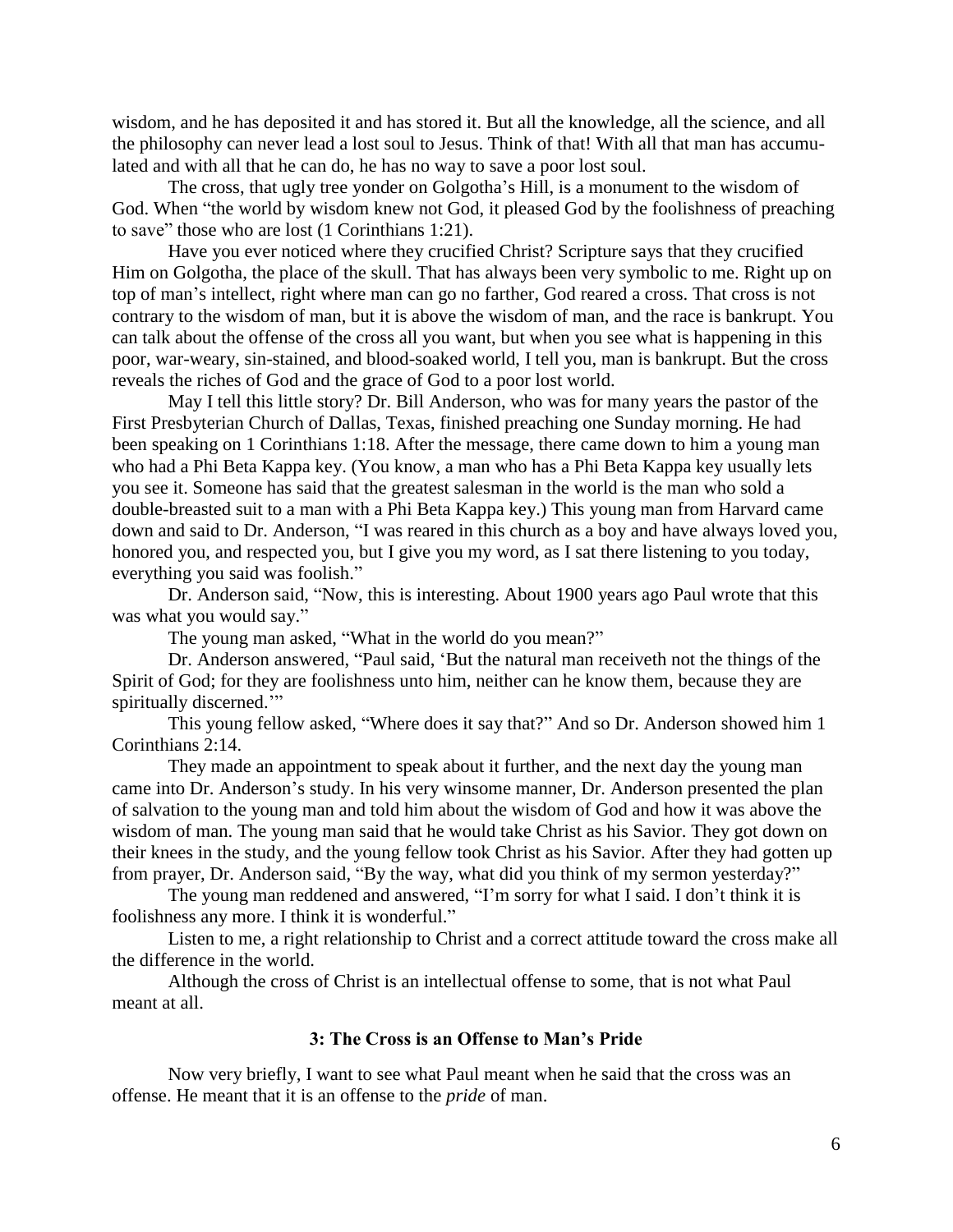Will you note that in Galatians 5:11 we read:

## *And I, brethren, if I yet preach circumcision, why do I yet suffer persecution? Then is the offense of the cross ceased.*

If Paul had gone into the synagogue and preached something like this, "Now brethren, I was a Pharisee and I followed the Jewish religion, but I've got something I think is a little better now. It is all right if you want to follow Judaism and if you want to be circumcised and if you want to follow the Mosaic system. Those things are wonderful, and I commend them to you – you go ahead and do them. But I want to suggest that you add something to that. You try Jesus." If he had said just that, he wouldn"t have gotten into trouble with the Jews. And you know, that is the kind of preaching that some give today, just a compromising sort of thing. "Well, you go ahead, but take Jesus along with you, too."

On the contrary, Paul went into the synagogues of his day and declared that Judaism, the sacrifices, and circumcision were valueless in bringing a man to God. Only Christ can bring a soul to God, and nothing else is needed. God accepts nothing else but the sacrifice of Christ, and nothing else will avail. Man is declared as bankrupt before God and is reckoned "dead in trespasses and sins" (Ephesians 2:1). He does not come as a customer to the counter with something to offer God for so great salvation, but he comes as a beggar to the back door of heaven to receive something for nothing. We come empty-handed; yet we receive *everything*. This wounds the pride of man; it slays his vanity; it lays his glory in the dust. If man could only offer something to God, it would flatter the flesh and build up his ego. This is the real offense of the cross.

The cross of Christ is a display of the grace of God. Without merit, God grants His favor and bestows His love. The reason is not in man, but God finds it all in Himself. The cross offends those who have confidence in the flesh, but it causes poor lost sinners not to glory, "except in the cross of our Lord Jesus Christ" (Galatians 6:14).

A businessman in Chattanooga, Tennessee, was asked to give his testimony, and it was brief but much to the point. He said, "I"ll tell you how God saved me. I did everything I could against it, and God did the rest." This is the message of salvation in a nutshell. We didn"t do anything for it; we did *everything* against it. God did the rest.

Tertullian said that the early church was not persecuted because they worshiped Jesus but because they worshiped Jesus *only*. Rome was broad and liberal in its thinking and offered these worshipers of Jesus a niche in the Pantheon where they could place a statue of Him. The early church would rather die than have Jesus put on a plane with the pagan deities of the Roman Empire, for He was to them "King of kings and Lord of lords," and ONLY SAVIOR.

The gospel is what God did for you and for me, and it is not what we do for God. The gospel is not a *modus operandi* whereby man can make himself good. It is God"s method of making men good, but God does the work. He is not asking you to become good in order to be saved. God wants to save you as a sinner in order to make you good. If you are saved, you ought to be the best person in your neighborhood, but this will be *His* work. God wants to make you righteous so that even He can accept you and so that it will be impossible for anyone to lay any charge against His elect. This is His work of grace. "Not by works of righteousness which we have done, but according to his mercy he saved us, by the washing of regeneration, and renewing of the Holy Spirit" (Titus 3:5).

God is not trying to get people to join the church to get them saved. Church membership is splendid and scriptural in its place. As a minister, I believe that every Christian ought to